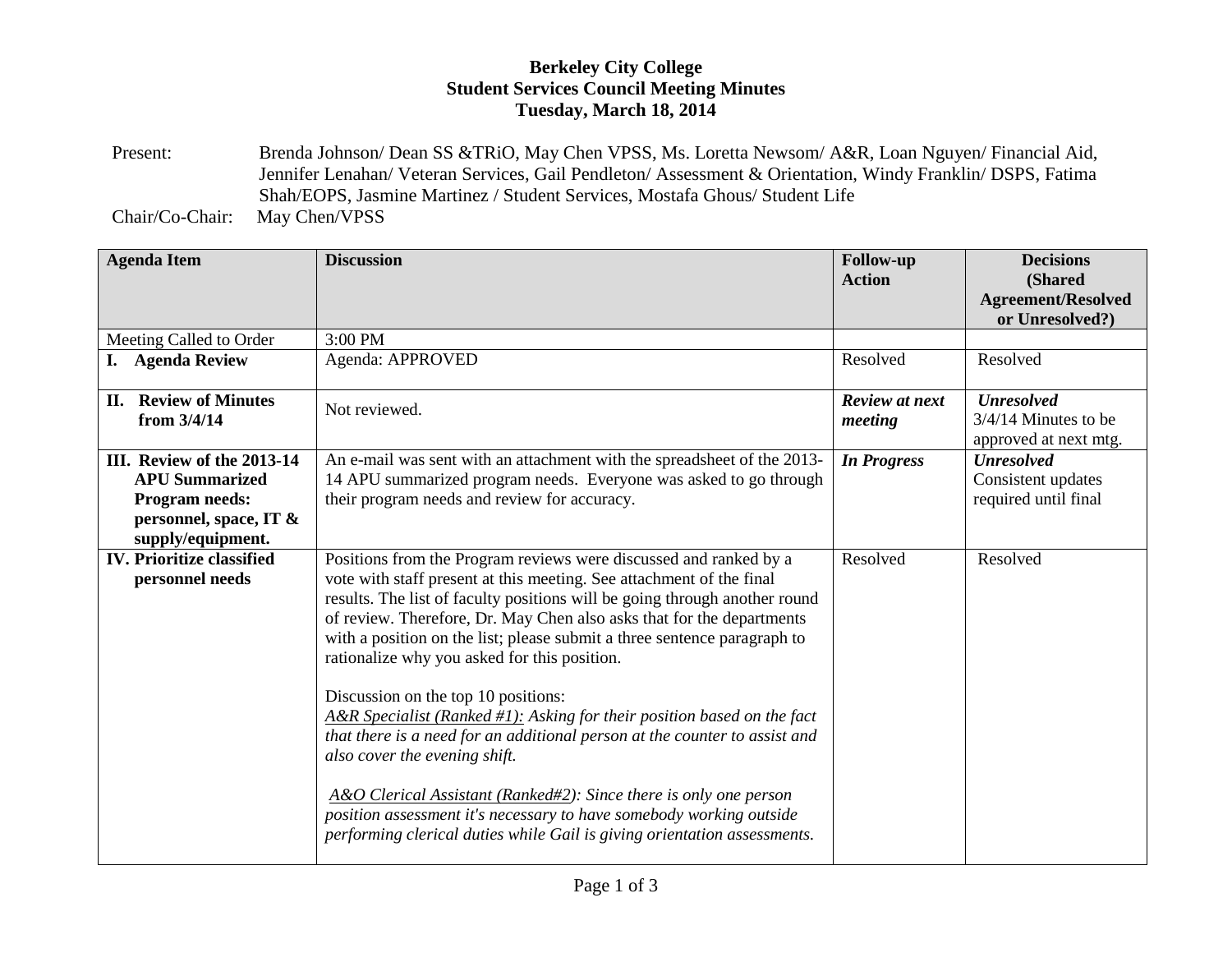## **Berkeley City College Student Services Council Meeting Minutes Tuesday, March 18, 2014**

|                                   | $1.400$ and $1.401$ and $1.40$ , $1.401$                                                                                                      |          |          |
|-----------------------------------|-----------------------------------------------------------------------------------------------------------------------------------------------|----------|----------|
|                                   | DSP&S Staff Assistant (Ranked#3) This is a position that has not been<br>filled since the retirement from the previous staff person.          |          |          |
|                                   |                                                                                                                                               |          |          |
|                                   | Financial Aid Placement Assistant (Ranked#4):                                                                                                 |          |          |
|                                   | Director's Office (Campus Life) Clerical Assistant II (Ranked#5)                                                                              |          |          |
|                                   | DSP&S Instructional Asst./Alt. Media (Ranked#6): This would be a                                                                              |          |          |
|                                   | newly created position since alternate media technology is growing and                                                                        |          |          |
|                                   | this position would d help with addressing any issues before they                                                                             |          |          |
|                                   | become an OCR issue as well working with implementing some new                                                                                |          |          |
|                                   | things from the district office.                                                                                                              |          |          |
|                                   |                                                                                                                                               |          |          |
|                                   | Veterans Affairs Clerical Assistant (P/T) (Ranked#7): Necessary to<br>support clerical functions for the veterans program. (Past Grant        |          |          |
|                                   | Request)                                                                                                                                      |          |          |
|                                   |                                                                                                                                               |          |          |
|                                   | Financial Aid Clerical Assistant Increase from .75 to 1.0 FTE                                                                                 |          |          |
|                                   | (Ranked#8): the plan would be to increase a current .75 position to a                                                                         |          |          |
|                                   | full-time position. This was submitted for PASS Funding for next FY.                                                                          |          |          |
|                                   |                                                                                                                                               |          |          |
|                                   | $\overline{DSP\&S}$ LD Instructional Asst. (Ranked #9): In order to grow more                                                                 |          |          |
|                                   | course offerings and the LD services the coordinator would need                                                                               |          |          |
|                                   | assistance with this.                                                                                                                         |          |          |
|                                   |                                                                                                                                               |          |          |
|                                   | <b>EOPS Counselor/Outreach Specialist (Ranked#10): Ideally this</b><br>Counselor position would also be involved with outreach to promote the |          |          |
|                                   | of EOPS program.                                                                                                                              |          |          |
| V. Review SLO Update              | A binder was passed around of everybody's SLO. Everyone was asked                                                                             | Resolved | Resolved |
|                                   | to please review theirs and if there any changes to be made to please do                                                                      |          |          |
|                                   | so as soon as possible.                                                                                                                       |          |          |
| <b>VI. Staff Birthday</b>         | Dr. Chen presented the idea to begin celebrating staff birthdays on the                                                                       | Resolved | Resolved |
| <b>Celebrations</b>               | first Tuesday of the Month to include with the Student Services                                                                               |          |          |
|                                   | Meetings. The idea would be to utilize the first half an hour of the                                                                          |          |          |
|                                   | meeting for the birthday celebrations. There was a general consensus by                                                                       |          |          |
|                                   | the committee present to implement this idea.                                                                                                 |          |          |
| <b>Additional items /</b><br>VII. | 1) Student Activities: In regards to HS Concurrent enrollment outreach                                                                        |          |          |
| <b>Department updates</b>         | to the high schools, this is in progress.                                                                                                     |          |          |